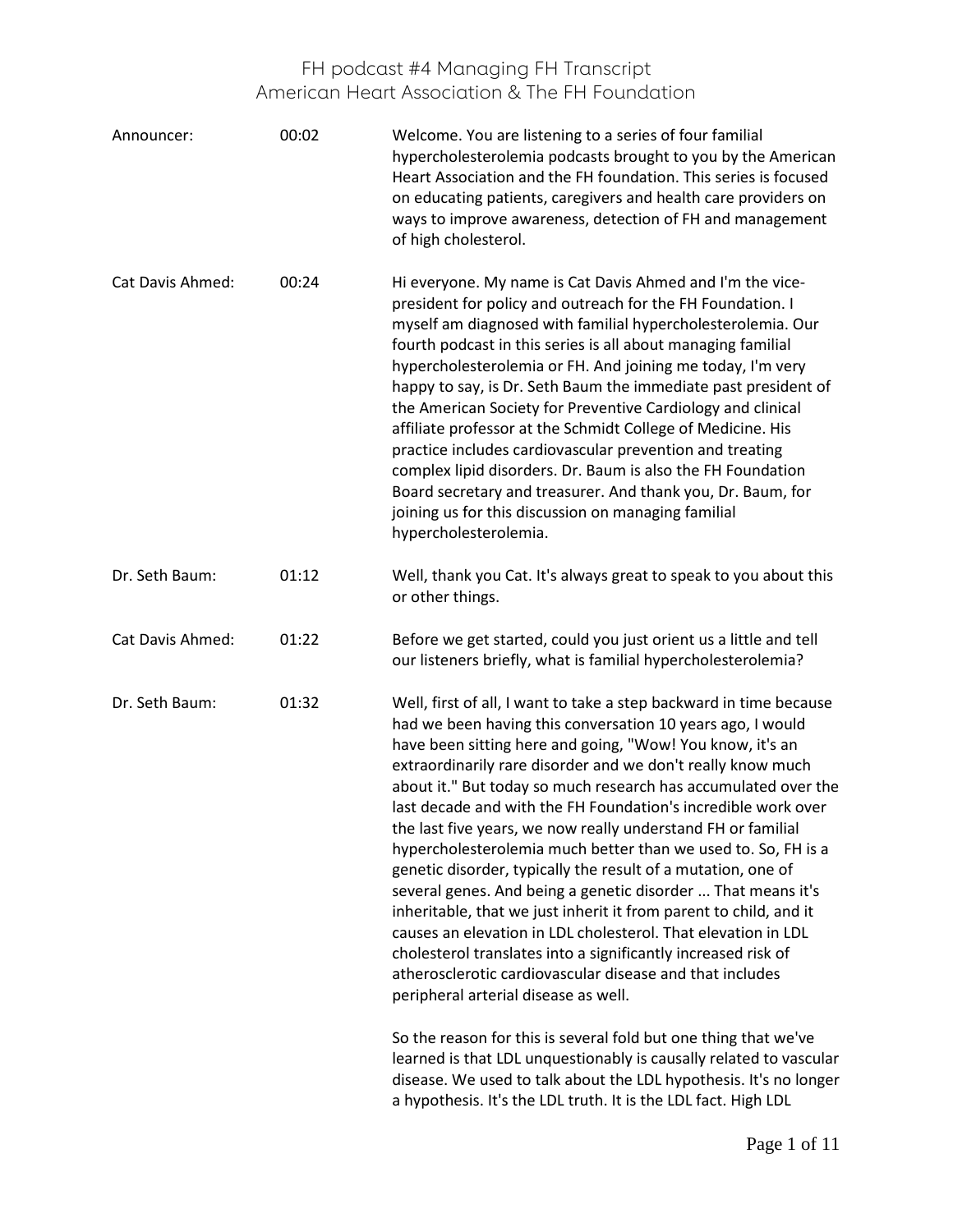|                         |       | increases risk of vascular disease and this is a disorder of LDL.<br>Not only is it a disorder of LDL but it's a disorder of elevated LDL<br>lifelong, even in utero. So before birth a fetus has been exposed<br>to very high LDL levels and that lifelong elevated LDL conveys a<br>significant elevation in cardiovascular risk. We now know that<br>from a prevalence standpoint, approximately 1 in 200 to 1 in<br>250 people has FH and that's in the United States and it's<br>worldwide.                                                                                                                                                                                                                                                                                                                                                                                                                                                                                                                                                                                         |
|-------------------------|-------|------------------------------------------------------------------------------------------------------------------------------------------------------------------------------------------------------------------------------------------------------------------------------------------------------------------------------------------------------------------------------------------------------------------------------------------------------------------------------------------------------------------------------------------------------------------------------------------------------------------------------------------------------------------------------------------------------------------------------------------------------------------------------------------------------------------------------------------------------------------------------------------------------------------------------------------------------------------------------------------------------------------------------------------------------------------------------------------|
|                         |       | There are certain founder populations with a much higher<br>prevalence. The ones we often talk about are the French<br>Canadians or the Christian Lebanese, South African Afrikaners<br>and Ashkenazi Jews, so there are a number of different<br>populations that have an even higher prevalence but you know,<br>1 in 200 or 1 in 250 is actually pretty common. So that's the<br>difference between now and 10 years ago. We really have a<br>very different sense of the disorder. So everybody in clinical<br>practice, everybody who has an average size clinical practice,<br>will have FH patients in his or her practice. I could go on Cat, but<br>you know that.                                                                                                                                                                                                                                                                                                                                                                                                              |
| <b>Cat Davis Ahmed:</b> | 04:20 | Yeah, that's great.                                                                                                                                                                                                                                                                                                                                                                                                                                                                                                                                                                                                                                                                                                                                                                                                                                                                                                                                                                                                                                                                      |
| Dr. Seth Baum:          | 04:21 | I'll let you jump in and ask something else.                                                                                                                                                                                                                                                                                                                                                                                                                                                                                                                                                                                                                                                                                                                                                                                                                                                                                                                                                                                                                                             |
| <b>Cat Davis Ahmed:</b> | 04:24 | Right. Well, I think one of the things that we really want people<br>especially listening to this podcast to understand, is that a lot of<br>people know that they have high cholesterol, very high LDL,<br>sometimes they say, "Off the charts", and they know they have<br>a family history of early cardiovascular disease. Early heart<br>attacks, early sudden death, bypass, stents, but nobody ever<br>said, "Oh, maybe it's familial hypercholesterolemia." What we<br>do know unfortunately and this is the reason that we do the<br>work we do and why we're so excited to work with the<br>American Heart Association to get the word out about FH, is<br>that 90% of people who have FH are not properly diagnosed.<br>And that means that they don't have the opportunity to manage<br>FH as early and as aggressively as they should in order to<br>prevent heart disease. I think that the great opportunity here is<br>for us to be able to share that information with our audience<br>and today to get into what do you do if you do have FH? How<br>do you manage it? |
| Dr. Seth Baum:          | 05:34 | Well, but to your point, the first thing that has to happen is one<br>needs to be diagnosed. So we still have that massive problem<br>with under diagnosis of FH and that's a problem not only for the<br>patient but for the patient's family. If a patient doesn't know                                                                                                                                                                                                                                                                                                                                                                                                                                                                                                                                                                                                                                                                                                                                                                                                                |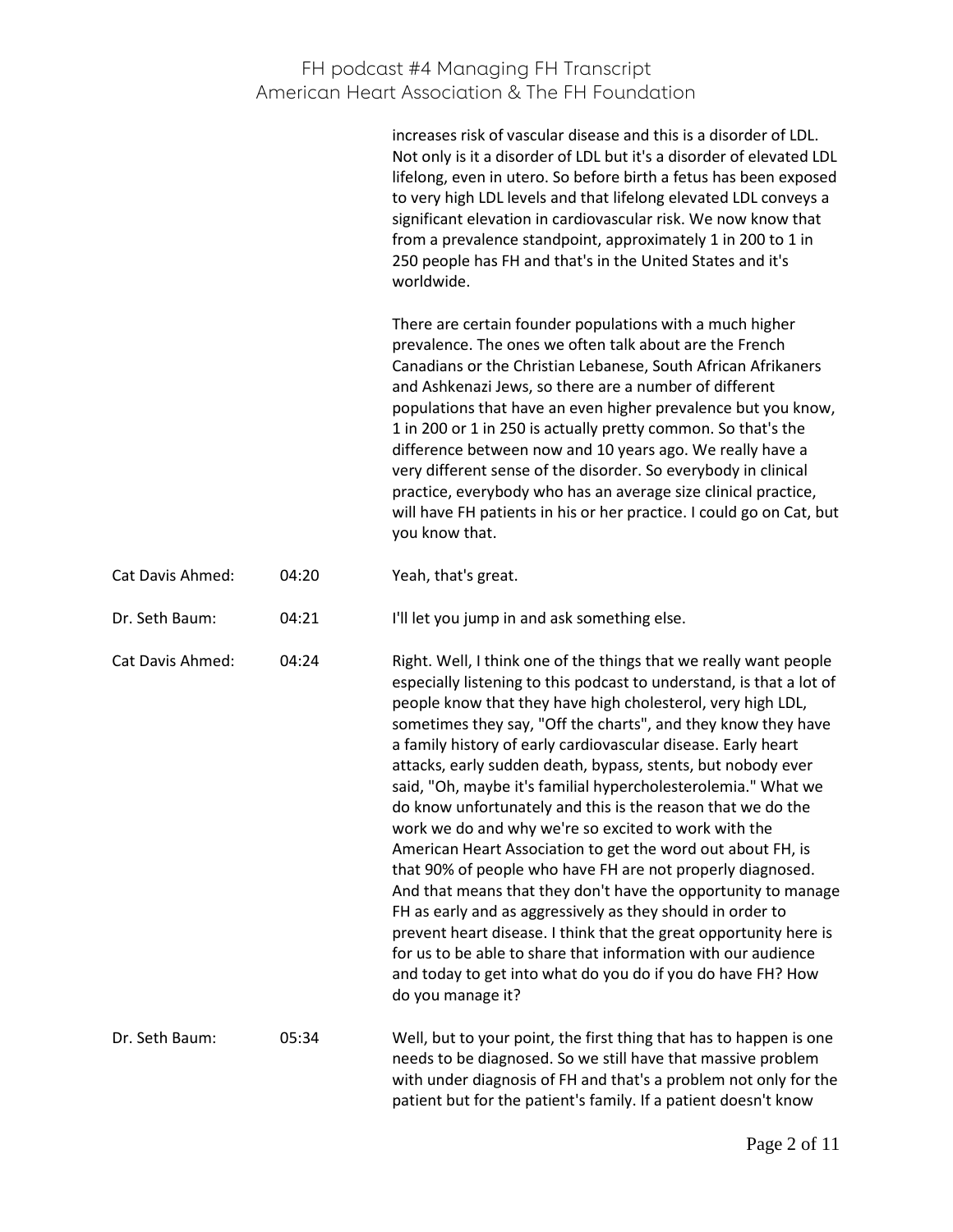that he or she has FH, sometimes that patient is not going to be treated as aggressively with risk-factor modification. That includes lowering of LDL but other things as well. And then the family members, the children or other members of the family, will lose the opportunity to be treated at a young age. Losing that opportunity means that they have a higher risk of having vascular disease.

So the first thing we have to do is make the diagnosis. Anybody with LDL off the charts, at least raise the question to your doctor, your clinician, raise the question, do I have FH? Do I have familial hypercholesterolemia? You have to actually start that conversation sometimes with your doctor because your doctor may not start it with you. So that's the first thing that I think everybody should come away with.

Once that diagnosis is made, then we have to talk about treatment. So how do you treat somebody? Well, the treatment will often depend upon where you stand in the spectrum of FH. So, Cat, you just mentioned the higher risk of premature vascular disease. If somebody has not yet had a vascular event, a stent, clinical peripheral arterial disease or an ischemic stroke, things like that, then we sometimes will treat them a little less aggressively, meaning get their LDL under 100.

Now there are those of us ... I am one of them ... Who think that we should get the LDL as low as possible in everyone with FH. So I definitely would say, get that LDL under 70 if you have FH or if you can, get it under 70 regardless of whether or not you've had vascular disease. But if you now take the person who has had vascular disease, unquestionably everybody would agree, get that LDL under 70. And there are some people like people in the American Association of Clinical Endocrinology who put such individuals in a extreme risk category in which they get the LDL under 55. And I frankly would agree with that.

And then there are other aspects of this as well. So if you have FH and you know that you have a very high risk of developing vascular disease, you don't just go for the LDL. You go for every single cardiovascular risk factor there is. We always start, our foundation always is, therapeutic lifestyle changes and that means exercising regularly, maintaining an optimal weight, eating a healthful diet. These things are essential. Although the diet will not correct the LDL in an FH patient, the diet is essential because it helps other aspects of cardiovascular disease prevention as well. So don't forego the diet. Don't forego the exercise.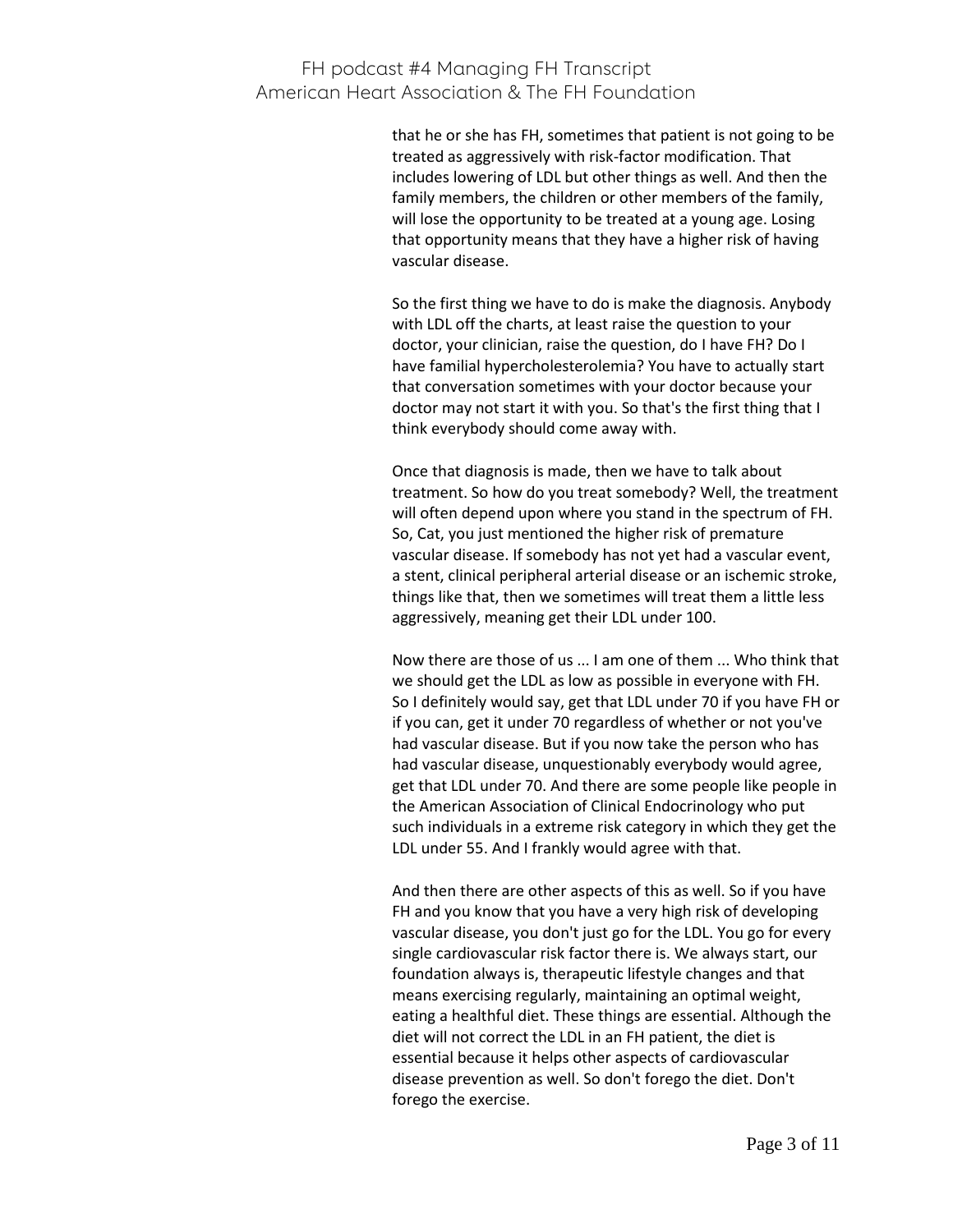|                         |       | And then there's also hypertension and diabetes and other<br>what we call co-morbidities and these things have to be<br>managed very aggressively because if you start piling on risk<br>factors, especially unmanaged risk factors, the risk goes up<br>exponentially for an individual patient and we don't want that<br>to happen.                                                                                                                                                                                                                                                                                                                                                                             |
|-------------------------|-------|-------------------------------------------------------------------------------------------------------------------------------------------------------------------------------------------------------------------------------------------------------------------------------------------------------------------------------------------------------------------------------------------------------------------------------------------------------------------------------------------------------------------------------------------------------------------------------------------------------------------------------------------------------------------------------------------------------------------|
| <b>Cat Davis Ahmed:</b> | 09:17 | I think that's such a great point that we all need to do<br>everything in our power to lower our risk no matter where that<br>risk comes from and then to focus also on the FH management.<br>Are you saying, is there like an FH diet? Is there something very<br>specific that people with FH are supposed to do with their diet<br>or is it similar to what the rest of America and the rest of the<br>world should be eating?                                                                                                                                                                                                                                                                                 |
| Dr. Seth Baum:          | 09:46 | Well, you know, it really depends on what you read with regard<br>to what diet is recommended. The AHA and ACC may<br>recommend one diet, another group may recommend another.<br>My personal feeling is the diets need to be sensible. So with FH<br>we know that this is a problem of LDL. We also know that<br>consumption of saturated fats, although not as bad as we used<br>to think, they do increase the production of cholesterol. They do<br>that, or of LDL I should say, of LDL. So they do that. So if<br>saturated fats increase LDL cholesterol and LDL cholesterol is<br>your problem, then you want to curtail the consumption of<br>saturated fats. So that's one thing for a patient with FH. |
| <b>Cat Davis Ahmed:</b> | 10:39 | Like a lower saturated fat diet.                                                                                                                                                                                                                                                                                                                                                                                                                                                                                                                                                                                                                                                                                  |
| Dr. Seth Baum:          | 10:42 | The lower saturated fat. So that would mean hard cheese you<br>would avoid. You would avoid fatty cuts of meat like a rib eye<br>steak. That would not be on your diet. Hamburgers, hot dogs,<br>things like that you would avoid. So you'd really head toward<br>fatty fish, lean cuts of chicken, filet mignon                                                                                                                                                                                                                                                                                                                                                                                                  |
| Dr. Seth Baum:          | 11:00 | fatty fish, lean cuts of chicken, filet mignon occasionally. But<br>with the mainstay of your diet being vegetables, but now we<br>start creating a diet that personally, I would recommend for<br>everyone. That's really the optimum in my view, the optimal<br>diet anyway, Nuts, seeds, vegetables, nothing processed, small<br>quantities of protein and in nature, things come in two forms,<br>protein and fat or a carbohydrate.                                                                                                                                                                                                                                                                          |
|                         |       | So the protein/fat part of your diet should be small. So small<br>piece of fish, small piece of chicken, small quantities of seeds<br>and nuts. Those are also protein and fat and then the                                                                                                                                                                                                                                                                                                                                                                                                                                                                                                                       |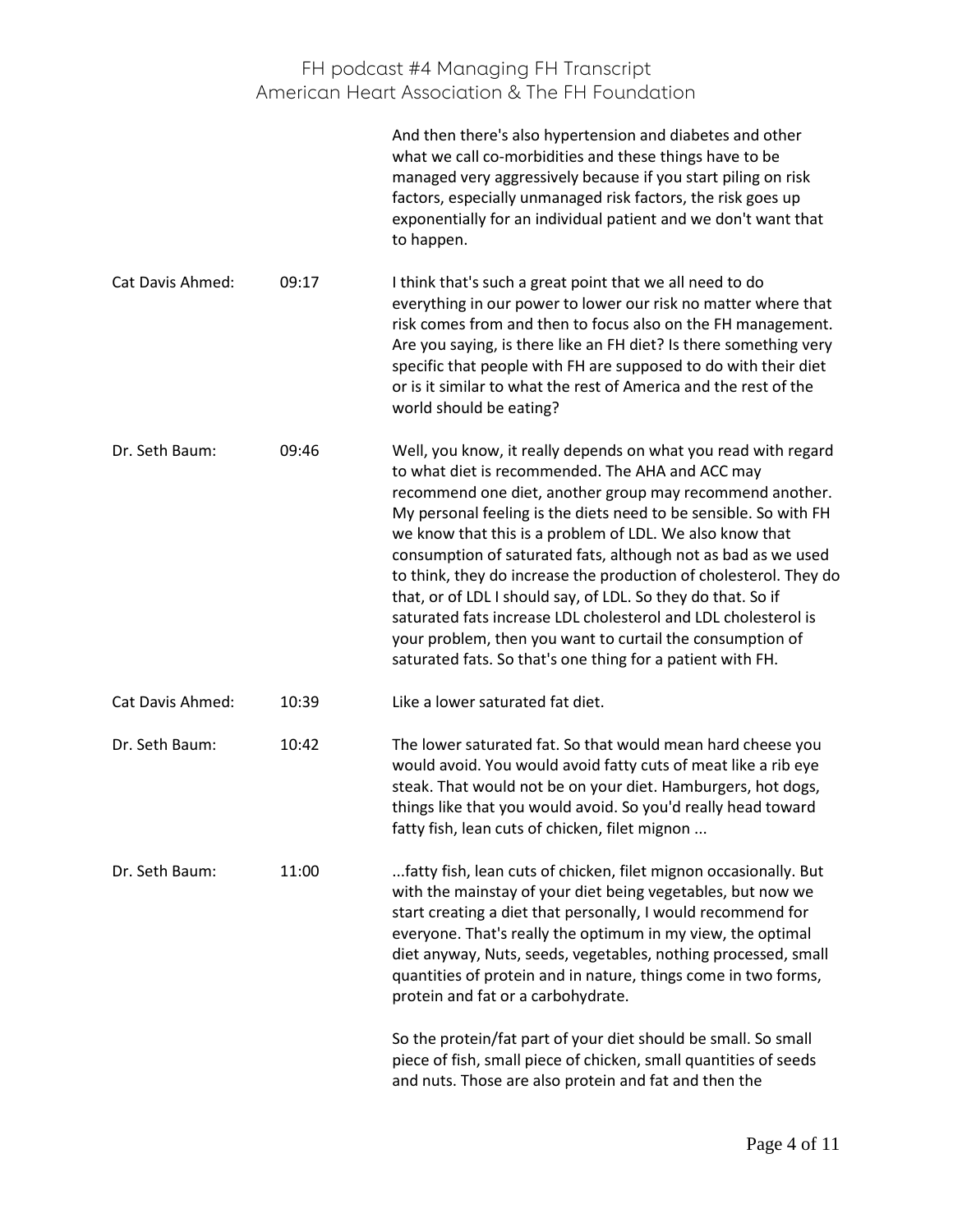|                         |       | FH podcast #4 Managing FH Transcript<br>American Heart Association & The FH Foundation                                                                                                                                                                                                                                                                                    |
|-------------------------|-------|---------------------------------------------------------------------------------------------------------------------------------------------------------------------------------------------------------------------------------------------------------------------------------------------------------------------------------------------------------------------------|
|                         |       | carbohydrate part from nature which is vegetables and fruits,<br>that can be large quantities, especially vegetables.                                                                                                                                                                                                                                                     |
|                         |       | So that's really in my view, the most healthful diet.                                                                                                                                                                                                                                                                                                                     |
| Cat Davis Ahmed:        | 11:57 | That's great. But I think what you said and what we hear from<br>people all the time who contact the FH Foundation and say,<br>"What am I supposed to be eating?" And we try to say as<br>artfully as you just have, "Eat a heart healthy diet, that's what<br>everybody needs to do, lower in saturated fats, but the diet if<br>you have FH is not going to be enough." |
|                         |       | And so what do you move to next, maybe we've talked                                                                                                                                                                                                                                                                                                                       |
| Dr. Seth Baum:          | 12:27 | But Kat, that's a really important point because that becomes<br>distorted and I've seen patients who do this. They say, "Well<br>diet's not gonna improve my LDL because I have FH, so I'll just<br>take the medicines and eat whatever I want," and that's not<br>good.                                                                                                 |
|                         |       | So again, diet is more than just a means of correcting LDL. It's a<br>means of becoming healthy and the healthier one is, the better<br>off you'll be, FH or not. So just because you're on a medication<br>to lower LDL does not mean you should be going out and having<br>hamburgers, hot dogs and potato chips. So that's really<br>important.                        |
| <b>Cat Davis Ahmed:</b> | 13:12 | It's not a free pass.                                                                                                                                                                                                                                                                                                                                                     |
| Dr. Seth Baum:          | 13:14 | It's not a free pass.                                                                                                                                                                                                                                                                                                                                                     |
| <b>Cat Davis Ahmed:</b> | 13:18 | So let's talk then about FH treatment and what medications are<br>available and how do you decide and move through the options.<br>Where do we start?                                                                                                                                                                                                                     |
| Dr. Seth Baum:          | 13:28 | The statins are always the mainstay of therapy. We always start<br>with statins okay. Statins have been studied over the last 30<br>years, they're effective drugs at lowering LDL cholesterol.<br>They're effective drugs at decreasing risk of heart attack, stroke<br>and death. They're effective in FH patients. So there is no<br>reason not to start with statins. |
|                         |       | There unfortunately is a lot of bad press and I call this the fake<br>news on the internet about statins. Every one of us who treats<br>patients with FH and frankly every one of us who treats any<br>patients with the lowering therapy, will experience the<br>phenomenon where a patient comes in and says, "I'm not                                                  |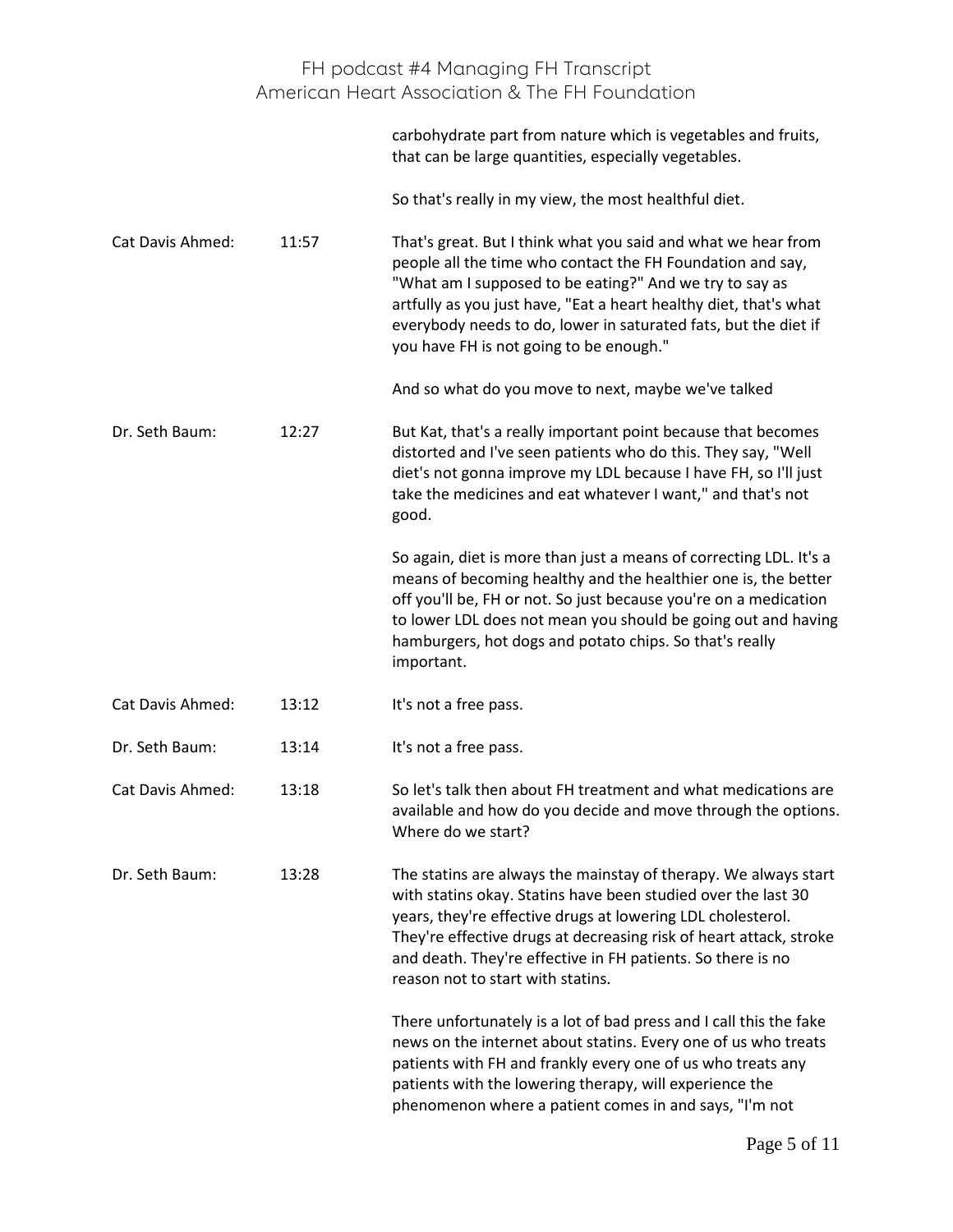gonna take that statin because it'll cause me to have ... I won't be able to walk again and my memory's gonna fall apart," and every other possible side effect. And these drugs are actually extraordinarily safe. Now that doesn't mean that some people don't have side effects. We watch you and we watch patients carefully when you're on a statin and when you're on any medicine and if there's an issue, then we'll try another statin.

If you fail statin therapy, meaning you can't tolerate the highest dose of a statin or there's a problem with the highest dose of a statin or you can't tolerate any statin at all, then we start moving onto other medications and it depends on where your LDL is starting.

Now let's imagine that you're a patient with FH and you can't tolerate a statin. Well your LDL's not gonna be sitting at 100, it's gonna probably be close to 200 or higher. So we have a couple of options that are non statin drugs. We have Zetia or Ezetimibe, which will lower your LDL on average somewhere in the 18 to 23 percent range let's say. So if your start point is 200, 20% of 200 is 40 so you get down to 160, that's not good enough.

Other drugs, the bile acids, sequestrants, Welchol is the most common one used and that also will not lower your cholesterol that much. The one drug that will lower your cholesterol significantly are the PCSK9 inhibitors and the PCSK9 inhibitors are indicated for patients with FH and they're indicated for patients with FH who either require the drug in addition to maximally tolerated statin therapy because their LDL's not low enough. Remember, we want to get it under 70 if we can. Or those patients who can't tolerate statins and have FH, it's indicated in those patients as well.

So those drugs can drop LDL cholesterol on their own 50 to 60%. Now when you hear that 50 to 60% figure, and you know that a statin can drop you 50%, some people say, "Well wait a second, they both drop you 50% or 60%. I'm gonna take the PCSK9 inhibitor instead of the statin," and that's not really the right way to think about this, because first of all statins have much more data behind them. They're much less costly. They're very well tolerated, and the other thing is you get an initial 50 to 60% reduction with a statin and then on top of that, you get an additional 50 to 60% reduction with a PCSK9 inhibitor.

So the sum total of a PCSK9 inhibitor plus the statin gives you a far better benefit in LDL reduction than would a PCSK9 inhibitor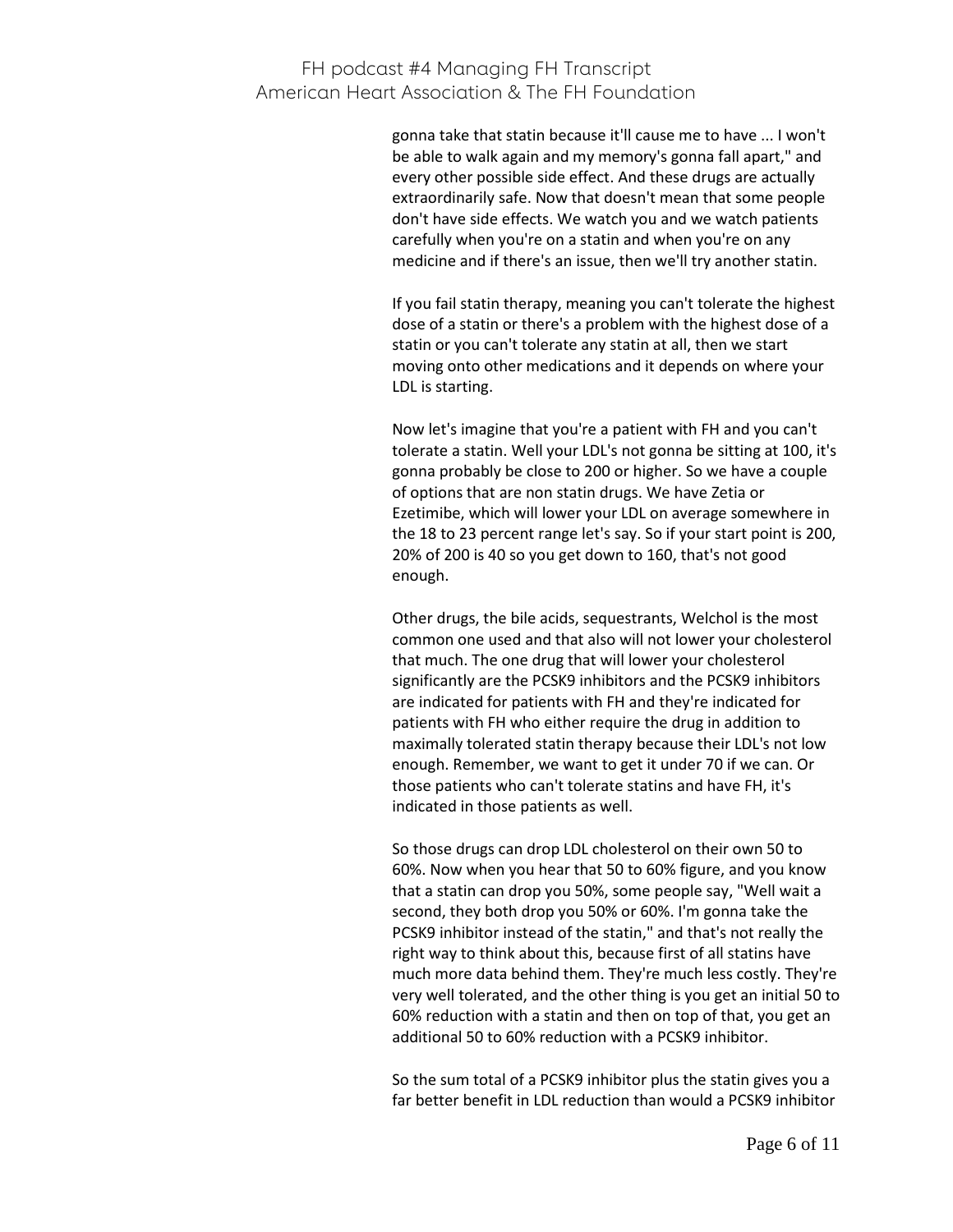alone. So that's pretty much the way I would approach the patient who has FH.

Cat Davis Ahmed: 17:22 You start with the ... If you can and many people can take the high intensity statin. There are I think seven different statins available on the market, six of which are generic. Is that correct? So people sometimes do better on one than another and they may have some side effects on one and not on another so the process of finding the right one that might take a little while, is that right?

Dr. Seth Baum: 17:50 It's true. But here's the thing. So most of us will start with the two most effective statins, rosuvastatin or atorvastatin and we'll give those a try. If patients can't tolerate those two drugs and you start moving to the less effective or less intensive statins, you're gonna get less bang for the buck. You're basically gonna get less LDL reduction and at some point you say, Uncle, enough, this is not really worth it.

> So usually we'll try two or three and not all seven statins. That's generally the way people practice and that's also what is in statements written by organizations such as the AHA.

- Cat Davis Ahmed: 18:38 So, I mean I like what you said, I know from the FH Foundation's research that you're a part of in the cascade FH registry we, before PCSK9 inhibitors were available, only about 25% of people in the registry were able to get their LDL down below 100. So we know that in the FH population when you're starting, you know, you've said, people with LDL's over 200, but of course, my own experience and what I hear from many people with FH, were starting much higher than that even at 300 or higher.
- Dr. Seth Baum: 19:14 Or 4 or 500 absolutely.

Cat Davis Ahmed: 19:17 Right, sure. So that a 50% lowering is not gonna be enough to get you where you were saying at the beginning, we needed to go and you may need to add, an additional therapy. That some people might get where they need to go on the first statins or the statin Ezetimibe but I know I feel very grateful that there are additional treatment options to help people get where they need to go and reduce their risk.

> Can you also talk, I did say it, but I hear a lot from people, "Well, we're just talking about lowering a number." Does it really prevent heart attacks?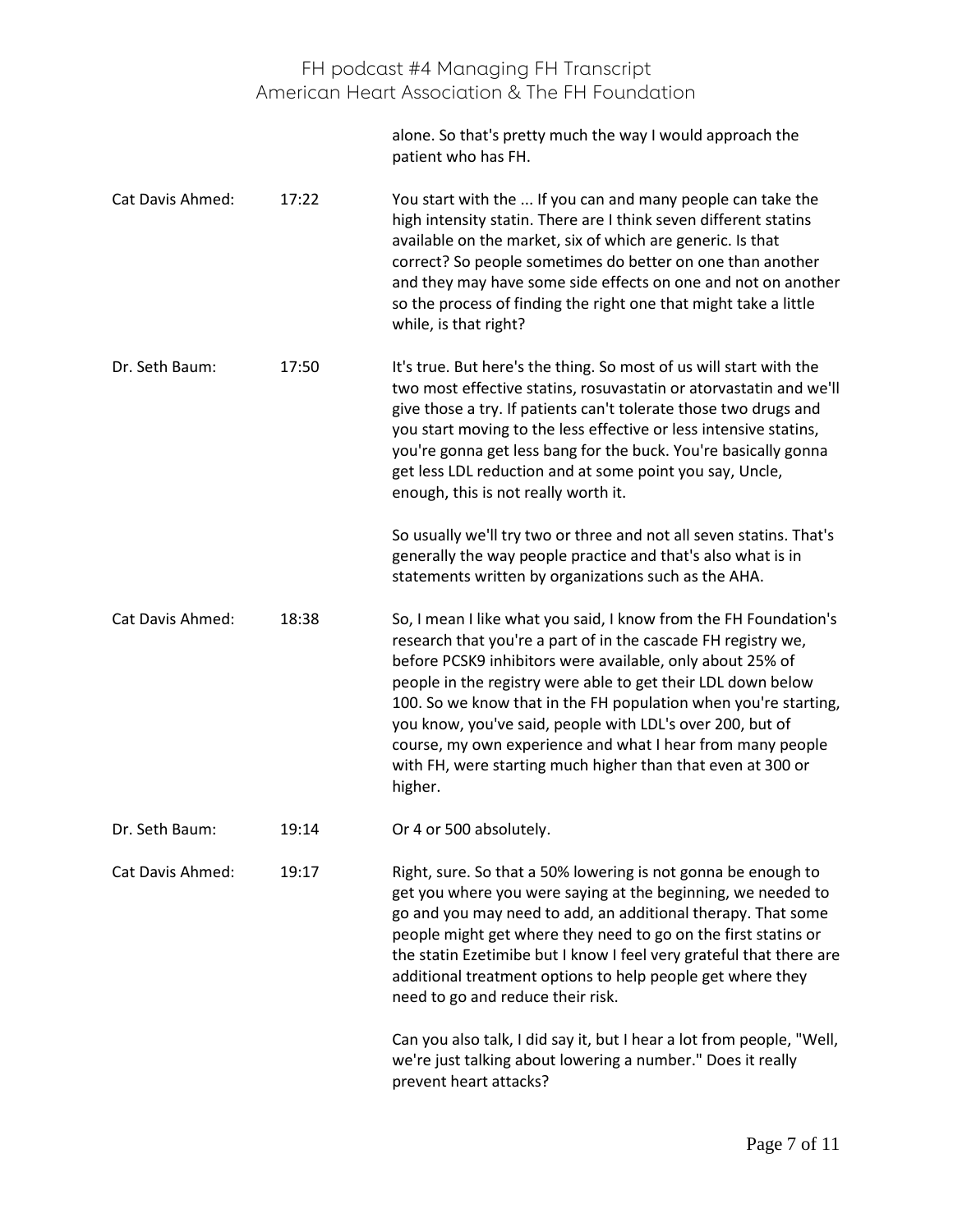| Dr. Seth Baum:   | 19:58 | Yes and yes I can talk about it. We've shown it with the statins<br>and we've shown it with the PCSK9 inhibitors. So both types of<br>lipid lower therapies will decrease risks of heart attack and<br>stroke and death. So this has been documented.                                                                                                                                                                                                                                                                                               |
|------------------|-------|-----------------------------------------------------------------------------------------------------------------------------------------------------------------------------------------------------------------------------------------------------------------------------------------------------------------------------------------------------------------------------------------------------------------------------------------------------------------------------------------------------------------------------------------------------|
|                  |       | But why is that? Well it's because of the direct connection<br>between LDL and the formation of plaque. LDL causes plaque<br>formation and multiple genetic studies have proved that. So we<br>have our highest level study which is called an RCT. Those<br>studies have demonstrated uniformly frankly, that lowering LDL<br>lowers risks and when I say risks, it's heart attack, stroke and<br>death.                                                                                                                                           |
|                  |       | But we've also shown genetically that those people who have<br>mutations such as patients with FH that mutations that impact<br>LDL adversely. So you have a higher LDL, have a higher risk of<br>developing heart attack, stroke and death. Whereas those<br>people who have mutations that lower LDL and the classic<br>mutation that does that, it effects PCSK9.                                                                                                                                                                                |
|                  |       | So those people who don't make much PCSK9, will actually have<br>a much lower risk of heart attack, stroke and death. So those<br>two lines of reasoning and understanding have really proved to<br>us that it's not just lowering a number, it's actually lowering risk<br>and everybody needs to understand that. You lower your LDL,<br>that's equal to you lower your risk.                                                                                                                                                                     |
| Cat Davis Ahmed: | 21:50 | Well that's good news. Just in case this isn't clear for FH or for<br>anybody lowering their cholesterol with medication, is it                                                                                                                                                                                                                                                                                                                                                                                                                     |
| Cat Davis Ahmed: | 22:00 | bring their cholesterol with medication. Is it a one time thing<br>or is it a lifetime thing?                                                                                                                                                                                                                                                                                                                                                                                                                                                       |
| Dr. Seth Baum:   | 22:07 | What? Taking medication you're talking about?                                                                                                                                                                                                                                                                                                                                                                                                                                                                                                       |
| Cat Davis Ahmed: | 22:11 | Yeah. Like how long  Sometimes there are antibiotics, you're<br>on them for seven days and then you're done.                                                                                                                                                                                                                                                                                                                                                                                                                                        |
| Dr. Seth Baum:   | 22:17 | Right. So patients often ask that question, also. How long do I<br>have to take this medication? Whether it's the statins or the<br>PCSK-9 inhibitors. My answer is always, until another perhaps<br>better medication comes along that fixes it. Because the LDL is<br>lowered only as long as you're taking the medicine. Once you<br>stop taking the medicine the LDL starts rising again. Once the<br>LDL goes up, your risk goes up as well. These medications are to<br>be taken indefinitely. That's the way I like to put it, indefinitely. |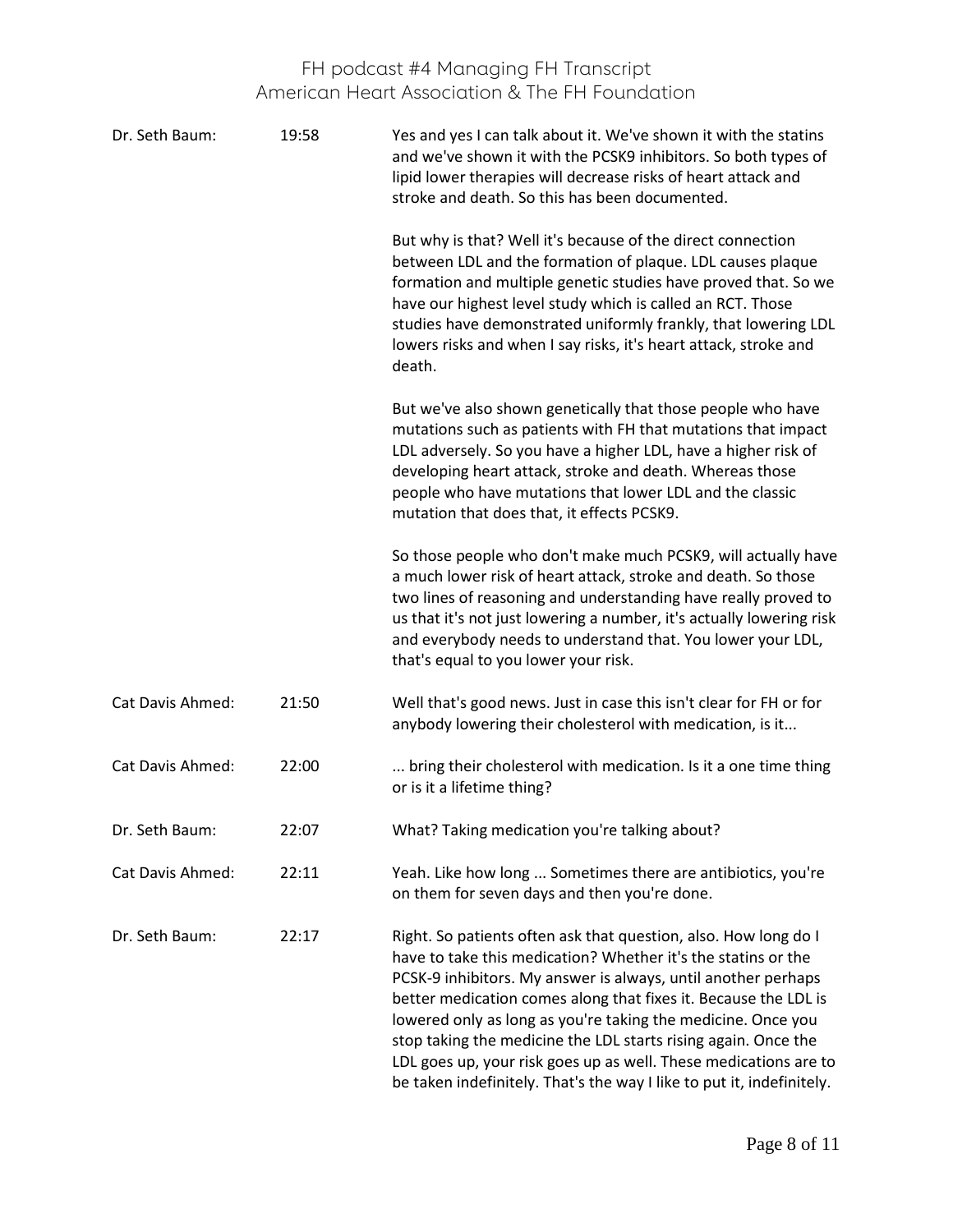| Cat Davis Ahmed: | 22:54 | I think it's so important with people with FH and for the<br>healthcare professional to treat them and other decision<br>makers to decide what medication is available. It's a genetic<br>condition. You're born with it. You're born with that high LDL.<br>It's not going to go down on its own in spite of your best efforts<br>with diet and exercise, as important as those are. And so, taking<br>our medication every day, or every two weeks, or whatever<br>medication it is, it's so important. It's something I try to remind<br>myself of every morning, to take my medication. Some people<br>take them in the evening. Does that matter? Actually a lot of<br>people ask that question. Do you take your statin in the<br>morning, take your statin at night, does that matter?                                                                                                                                                |
|------------------|-------|----------------------------------------------------------------------------------------------------------------------------------------------------------------------------------------------------------------------------------------------------------------------------------------------------------------------------------------------------------------------------------------------------------------------------------------------------------------------------------------------------------------------------------------------------------------------------------------------------------------------------------------------------------------------------------------------------------------------------------------------------------------------------------------------------------------------------------------------------------------------------------------------------------------------------------------------|
| Dr. Seth Baum:   | 23:45 | It doesn't matter with some of the statins like Rosuvastatin and<br>Atorvastatin. But Simvastatin, it does matter. Some of the<br>shorter acting drugs, it does. But most people are using, and<br>certainly in patients with FAH, or other patients with very high<br>LDL cholesterols who are at very high risk, we're using the<br>Rosuvastatin and Atorvastatin, and it does not matter.                                                                                                                                                                                                                                                                                                                                                                                                                                                                                                                                                 |
| Cat Davis Ahmed: | 24:09 | Whenever you're more likely to take them every day.                                                                                                                                                                                                                                                                                                                                                                                                                                                                                                                                                                                                                                                                                                                                                                                                                                                                                          |
| Dr. Seth Baum:   | 24:10 | Whatever, yeah.                                                                                                                                                                                                                                                                                                                                                                                                                                                                                                                                                                                                                                                                                                                                                                                                                                                                                                                              |
| Cat Davis Ahmed: | 24:11 | Whatever works.                                                                                                                                                                                                                                                                                                                                                                                                                                                                                                                                                                                                                                                                                                                                                                                                                                                                                                                              |
| Dr. Seth Baum:   | 24:13 | Right.                                                                                                                                                                                                                                                                                                                                                                                                                                                                                                                                                                                                                                                                                                                                                                                                                                                                                                                                       |
| Cat Davis Ahmed: | 24:15 | What would you say, what does the future look like for people<br>with FH? I really want to make sure we walk away feeling<br>hopeful and empowered, because we do have these treatment<br>options available to us today.                                                                                                                                                                                                                                                                                                                                                                                                                                                                                                                                                                                                                                                                                                                     |
| Dr. Seth Baum:   | 24:29 | I'd like to answer that with two lines of thinking. The first, I think<br>I should mention the genetics, genetic testing. We had that<br>publication in the Journal of the American College of Cardiology,<br>a consensus statement that was convened by the FH<br>Foundation on the use of genetic testing in familial<br>hypercholesteremia. I bring that up because I think that's going<br>to be happening much more frequently. The advantage of<br>genetic testing in sum really, in summation, not some people is<br>that genetic testing would be twofold. One is, if you identify<br>mutation in an individual, we know that particular person with<br>FH has an even higher risk than if you didn't identify a mutation<br>in a patient with FH. Two, you can use that mutation to cascade<br>screen, to screen the family members, and it makes it easier to<br>identify other people and lower their risk through identification |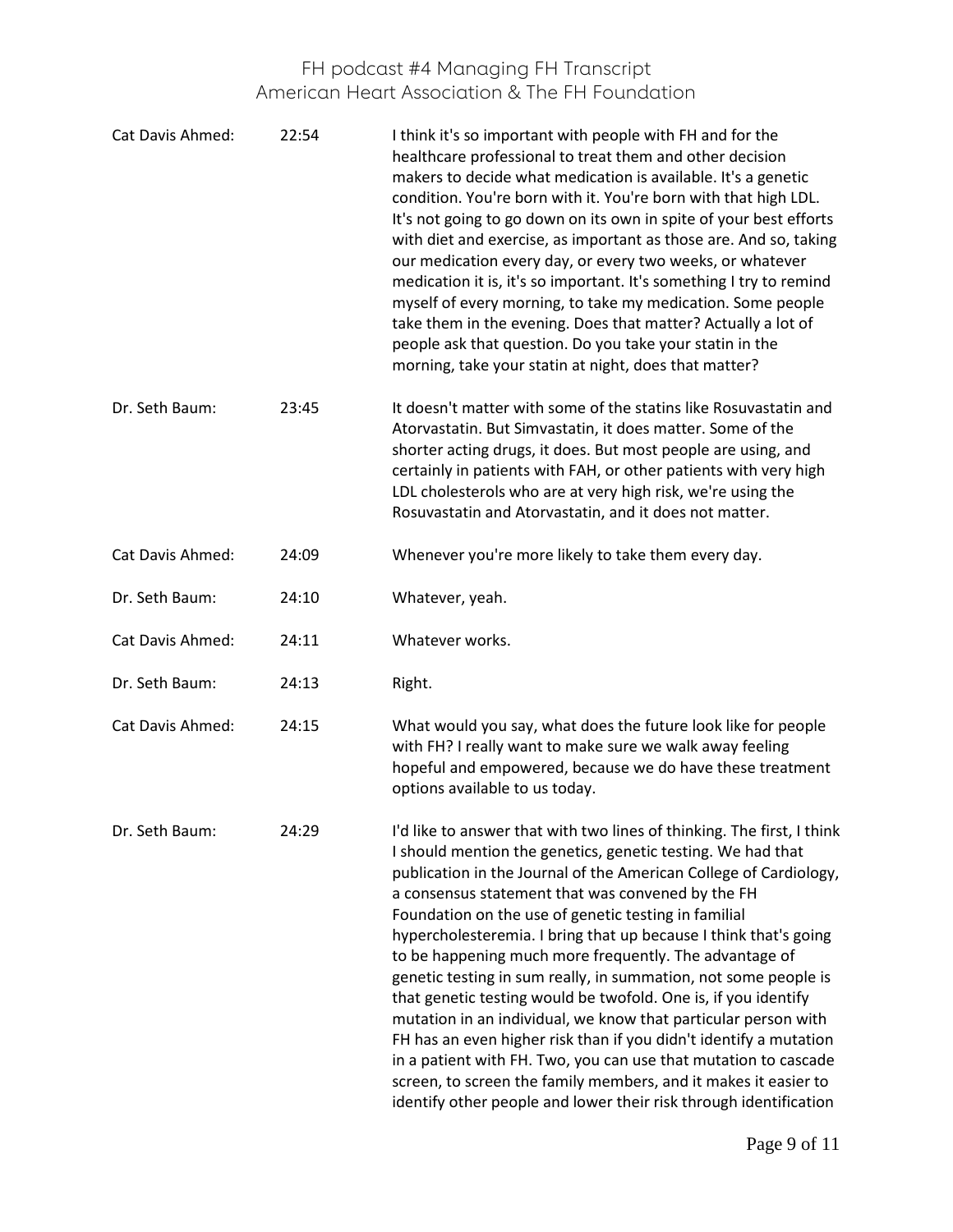|                  |       | and treatment. It should be understood from the genetic testing<br>standpoint that if you don't identify a mutation that does not<br>exclude FH. That's really important. I'll say it again. If we don't<br>see a mutation on genetic testing that does not mean a patient<br>doesn't have FH. The patient can certainly have FH in the<br>absence of an identified mutation. That's one thing-                                                                                                                                                                                                                                                                                                                                                                                                                                                            |
|------------------|-------|------------------------------------------------------------------------------------------------------------------------------------------------------------------------------------------------------------------------------------------------------------------------------------------------------------------------------------------------------------------------------------------------------------------------------------------------------------------------------------------------------------------------------------------------------------------------------------------------------------------------------------------------------------------------------------------------------------------------------------------------------------------------------------------------------------------------------------------------------------|
| Cat Davis Ahmed: | 25:57 | That's because we don't know all the genes yet?                                                                                                                                                                                                                                                                                                                                                                                                                                                                                                                                                                                                                                                                                                                                                                                                            |
| Dr. Seth Baum:   | 26:01 | That's because we haven't identified all the mutations. We<br>probably don't know all the genes. Then there are certain things<br>that can occur epigenetically, beyond the actually gene coding,<br>but to the gene outside of the coding that can impact the<br>functionality of the gene, if you will and the ability of the gene<br>to produce a viable and good protein. That's the problem. We're<br>still early in genetics. The absence of the mutation doesn't mean<br>you don't have FH, but the presence of mutation does mean<br>you're at higher risk. We always treat to risk, so the higher the<br>risk, the more aggressively we treat.                                                                                                                                                                                                    |
|                  |       | But the second way that I would look at the future and say to<br>patients with FH, that boy, is this the right time to have FH, if<br>you can have it, is that there's so many medications in the<br>pipeline. The PCSK-9 inhibitors have just revolutionized the<br>management of LDL. They are, in my view, the PCSK-9<br>inhibitors, the greatest advance of lipid lowering therapy in<br>three decades. There's a lot to be thankful for. There are drugs<br>in the pipeline. We have drugs available now, and we're<br>learning more and more. Who knows, maybe down the road<br>genetically we'll be able to hopefully cure this disorder. I don't<br>think that's out of the question. It's not in the near future, but<br>we don't know. Those are things I would say, and the patients<br>could feel hopeful that we have those things available. |
|                  |       | I'd also, because I can sense we're coming to the close, I'd also<br>say once again, I would encourage everybody who thinks that<br>he or she may have FH, to speak to your doctor and raise the<br>question. Start the conversation, because otherwise that<br>conversation may not be started, and FH could become<br>undiagnosed.                                                                                                                                                                                                                                                                                                                                                                                                                                                                                                                       |
| Cat Davis Ahmed: | 28:10 | I totally agree. I think that one thing we've learned at the FH<br>Foundation, listening to the people who come to us through our<br>online discussion group, or through our website, or even calling<br>the office is that sometimes if you raise the question with your<br>current healthcare provider, hopefully you've got someone who<br>is aware of FH and willing to work with you. But if you have LDL                                                                                                                                                                                                                                                                                                                                                                                                                                             |